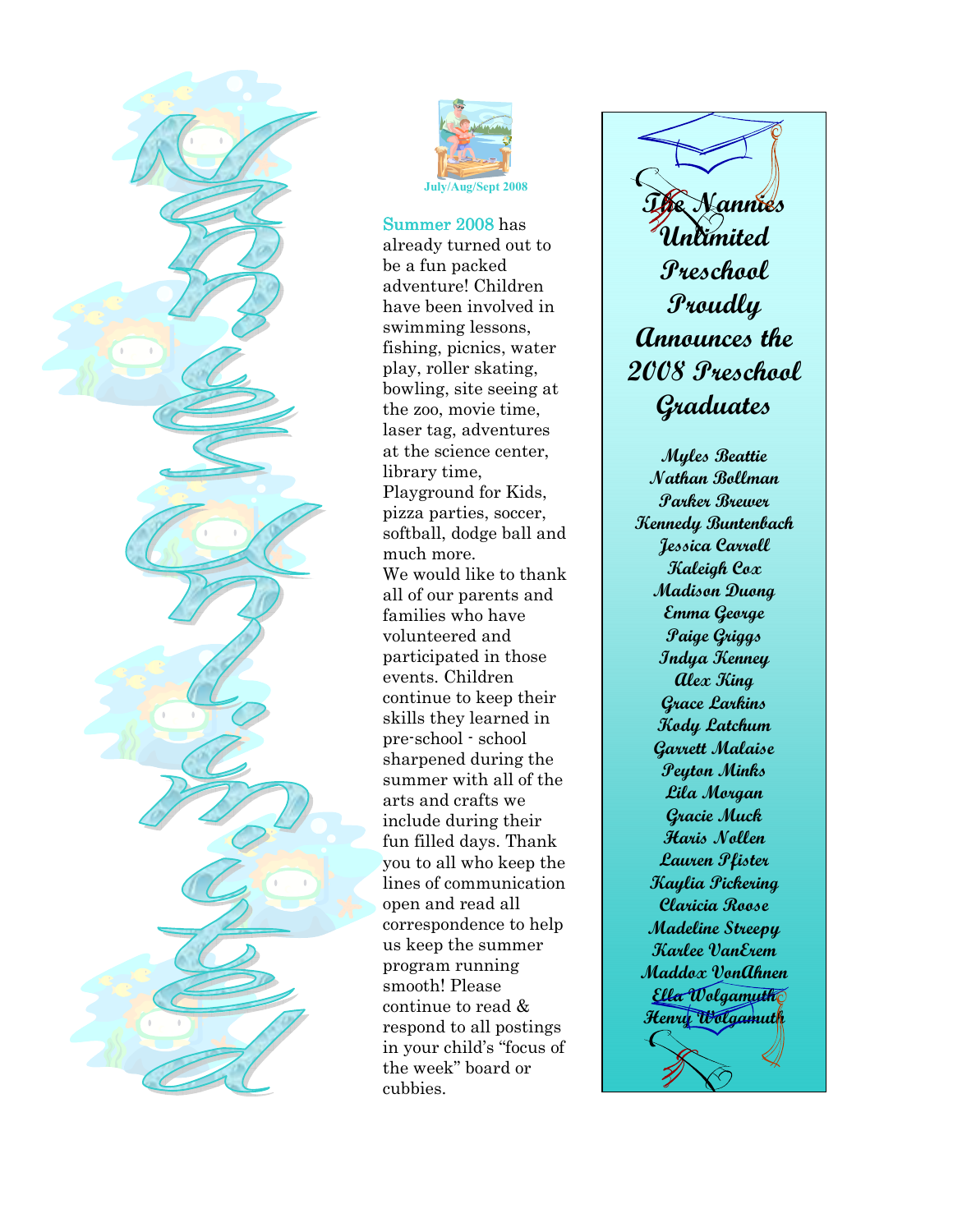

## **ELECTION** AND OUR **CHILDREN**

No matter which side of the political fence you sit on, you cannot DENY THAT THIS year's presidential election has been, and will continue to be exciting! Just think someday our grandchildren will read in textbooks about the barriers that were torn down and the issues that were tackled at this critical moment in our country's history. And while our grandchildren WILL READ ABOUT IT, our children are living it. As parents, we can help our **CHILDREN** understand this

election and the process. Don't rely on others educate your children. Chances are your child already knows a thing or two about the election from **OVERHEARING** conversations or LISTENING TO THE news coverage. Try and ask your child WHAT ISSUES THEY know about and what appears to be important to them ON THEIR LEVEL. Open a dialogue **THAT ALLOWS YOUR** child to express their opinion on some of the major issues facing our country today, WHETHER IT'S HEALTH care, the economy, the environment, or the war in Iraq. The issues you discuss and the depth into which YOU DISCUSS THEM should depend entirely on your child's age, of course. If you have

older children, you may even be able to **HELP THEM** correlate their opinions on the issues with the candidate best reflects their interest.

WE LIVE IN A TIME **THAT VOTER** involvement is at a shocking low in spite of the fact THAT WE HAVE SO MUCH AT STAKE DURING THIS election. By opening the discussion with our children, we can help them see the importance of being an active citizen in the health OF A NATION.



We would like to extend our deepest sympathy to the Kulczyk family for their recent passing of their husband/father, Carl Kulczyk. Our thoughts and prayers go out to the family.

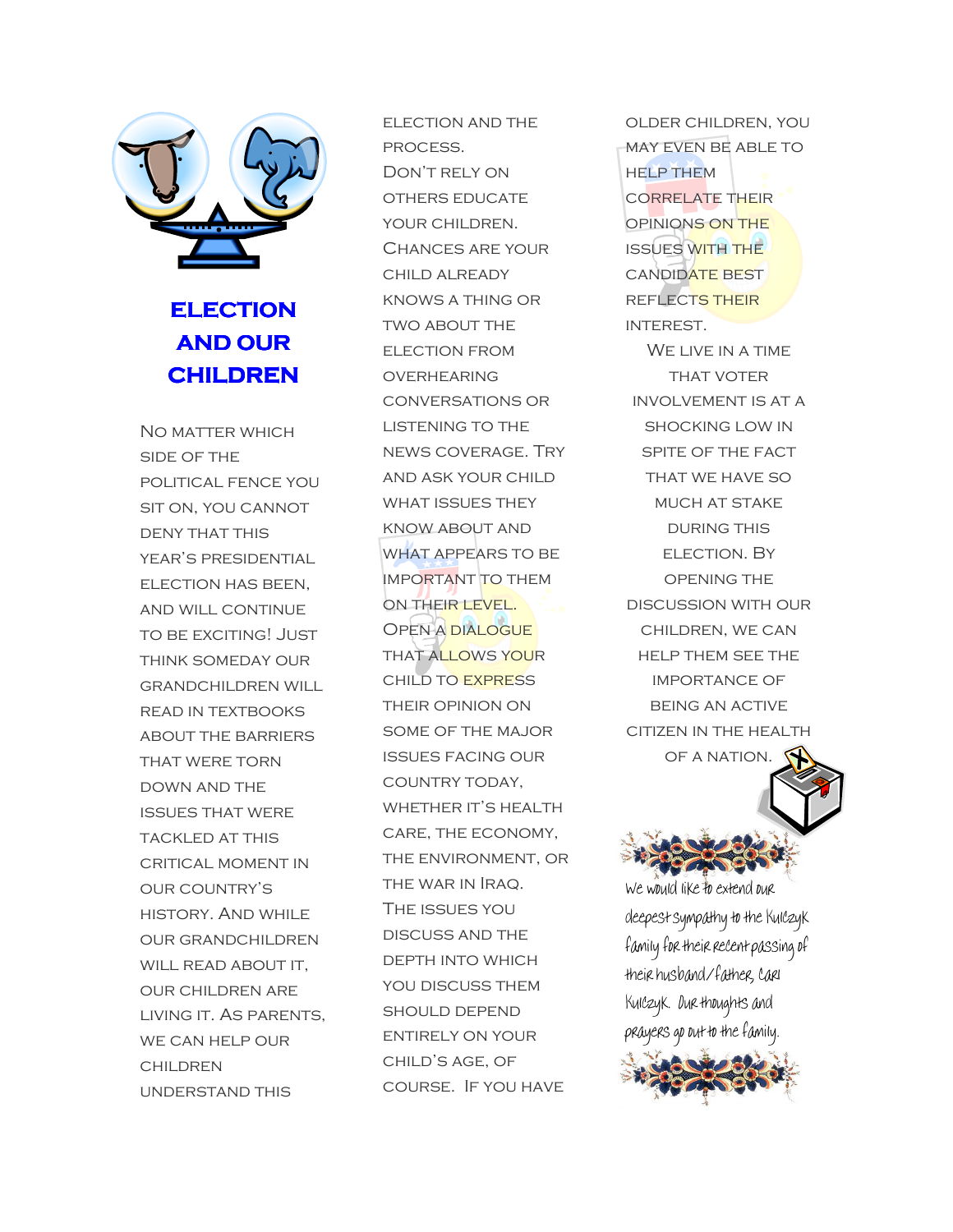

## Fall 2008 Sign up!

Parents of children who have graduated from our Firefly preschool program (listed above) and our current school age children should watch for the fall 2008 sign up for our before and after school program. The memo will give you valuable information about "Schoolers - Hornets" tuition and other important information for you to follow. (7/7/08)



Today, growing evidence supports the concept that gum infection may indeed play a role in pregnancy

complications, possibly inducing miscarriage and premature birth as well as inhibiting the growth and development of the unborn child. Of course there are many problems that can arise during pregnancy; however, it now appears that with additional research, oral infections might be added to the list of possible risk factors. Periodontal disease may contribute to the common problems of pregnancy by presenting an infectious, inflammatory challenge to the fetus: when bacteria or their products slip through the placenta and reach the baby, they trigger an immune and inflammatory response which stresses the baby. Since pregnancy is such a critical time for human development, this could potentially have debilitating effects on an infant's health, creating problems that could last a lifetime. Infections are thought to account for between 30-50 percent of all premature deliveries. Maternal infections during pregnancy, especially when they spark a fever, have been known to cause miscarriage, premature birth and babies that are born abnormally small for their gestational age. This is attributed to the fact that bacteria or viruses in the bloodstream trigger the production of infectionfighting chemicals that threaten the "mother-child unit" and impair fetal growth and development. The chemicals and hormones that mediate the inflammatory response can also dilate the cervix and trigger uterine contractions, leading to preterm labor. The increase

in hormonal activity during pregnancy can cause gums to bleed more easily and may promote bacterial overgrowth. This bleeding is not normal and signals ulceration between the tooth and gum. In full-blown periodontal disease, the infected area around all 32 teeth becomes a huge ulcerated area about the size of the palm of your hand. These infected areas no longer have the natural skin barrier between the bacteria in the dental plaque and the mother's bloodstream. Bacteria enters the blood and travel to the placenta, which normally blocks penetration to the fetus. Certainly, there are many reasons for pregnancy complications that do not involve infections, the progression of periodontal disease during pregnancy can result in fetal exposure and trigger a fetal inflammatory response which may increase the risk for pregnancy complications. Good news is that they know how to prevent and manage periodontal disease and treatment can be provided safely during pregnancy to improve a mother's oral health, reducing infection and inflammation that may harm her unborn child. An increased dialogue among expectant mothers, their obstetricians and their dental professionals to diagnose, prevent and manage maternal oral infections appears to be a promising strategy for optimizing maternal health during pregnancy.

"What every woman needs to know": by Steven Offenbacher (Oral and Whole Body Health).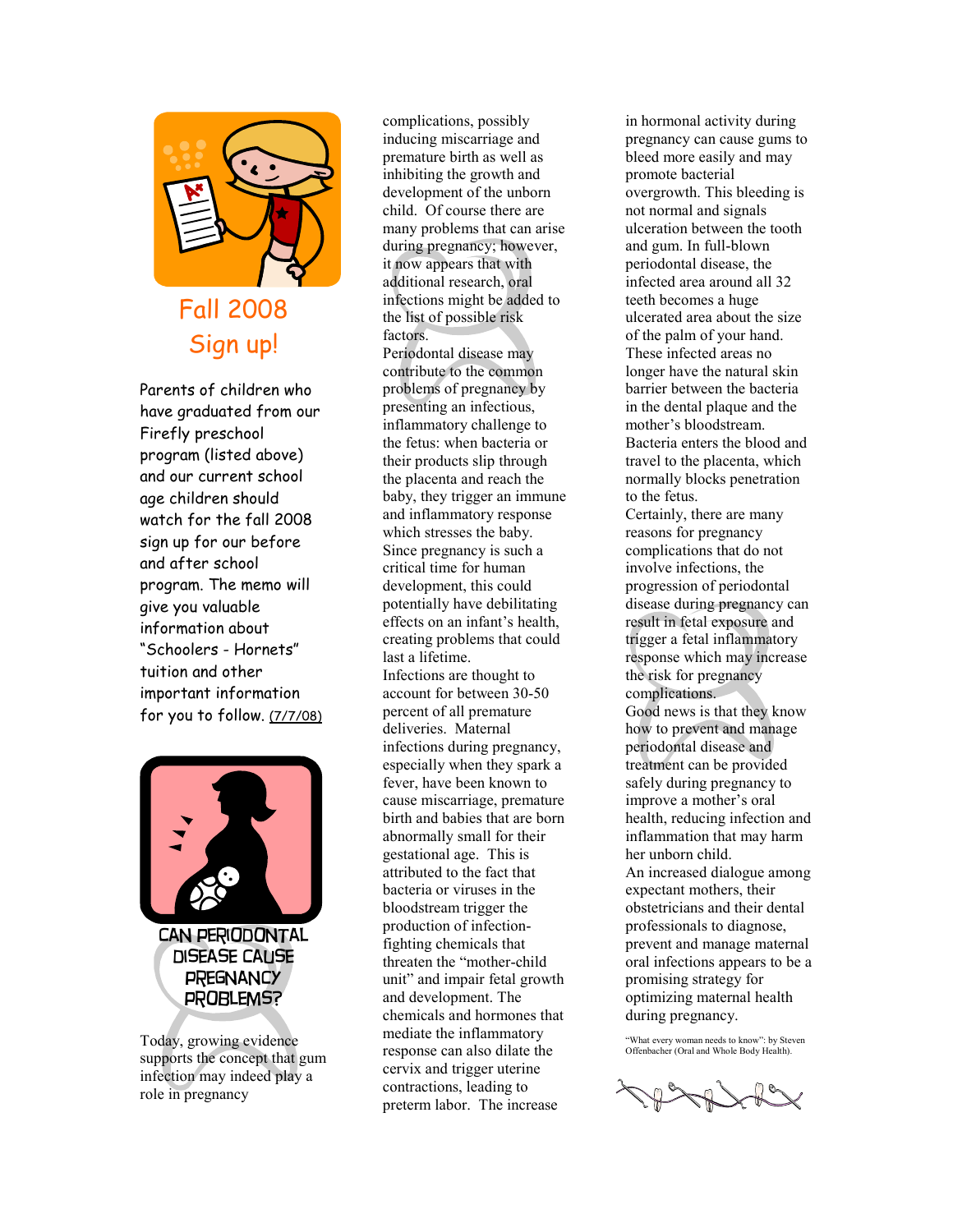

## Preschool 2008-2009.

Just a reminder that The Nannies Unlimited Child Center and Preschool Inc. preschool program begins the first Tuesday after Labor Day, September 2, 2008 and continues through until the middle of May 2009.

Classes will be held Monday through Friday  $8:30$  am until  $11:00$  am

Children who turn three years of age PRIOR to September 15, will participate in our "Ladybug" preschool program and those children who have turned the age of four PRIOR to September 15, will participate in our "Firefly" preschool program.

The Preschool Teachers will make the children's room changes on Tuesday August 19, 2008. Parents, when

picking your child up from daycare this day, please go to their new assigned room. The Ladybug room is located in the lower level of the preschool building and the Fireflies are located on the main floor in the preschool building. On Wednesday August 20, 2008 parents may begin taking their "preschooler" to their appropriate room.



One of our goals here at The Nannies is to help parents decrease stress levels thereby allowing them an increase in quality time spent with their children. One of the ways we are attempting to decrease stress and ensure each student has the appropriate materials necessary to be organized and ready to learn, The Nannies Unlimited Child Center and Preschool Inc. will again purchase all preschool supplies necessary for students in the **Ladybug**  $(3-4 \text{ year old})$ room and the **Fireflies**  $(4-$ 5 year old room) The cost of this supply packet is \$20.00 per preschooler. Please make your payment PRIOR to Friday July 25, 2008.

This will allow us time to

formulate the supplies in time for the first day of preschool. You may include this payment with your weekly tuition. Please make note that you have included this with your payment.



The children appear to be really enjoying their summer session. However, we are trying to prepare for the new 2008-2009 school year. Every year we seem to have numerous calls from parents inquiring about our school program. Since we try to cater to our current parents, we need to know how many children will continue attending the Center this fall. This information will help us to know if we can accommodate children who do not attend at this time. We will have some "new" schoolers (kindergartners) so we need to review things that are specific to children in school. If your child rides the bus: the first week or so for school, we assign an older child to your kindergartner to assure they get on and off of